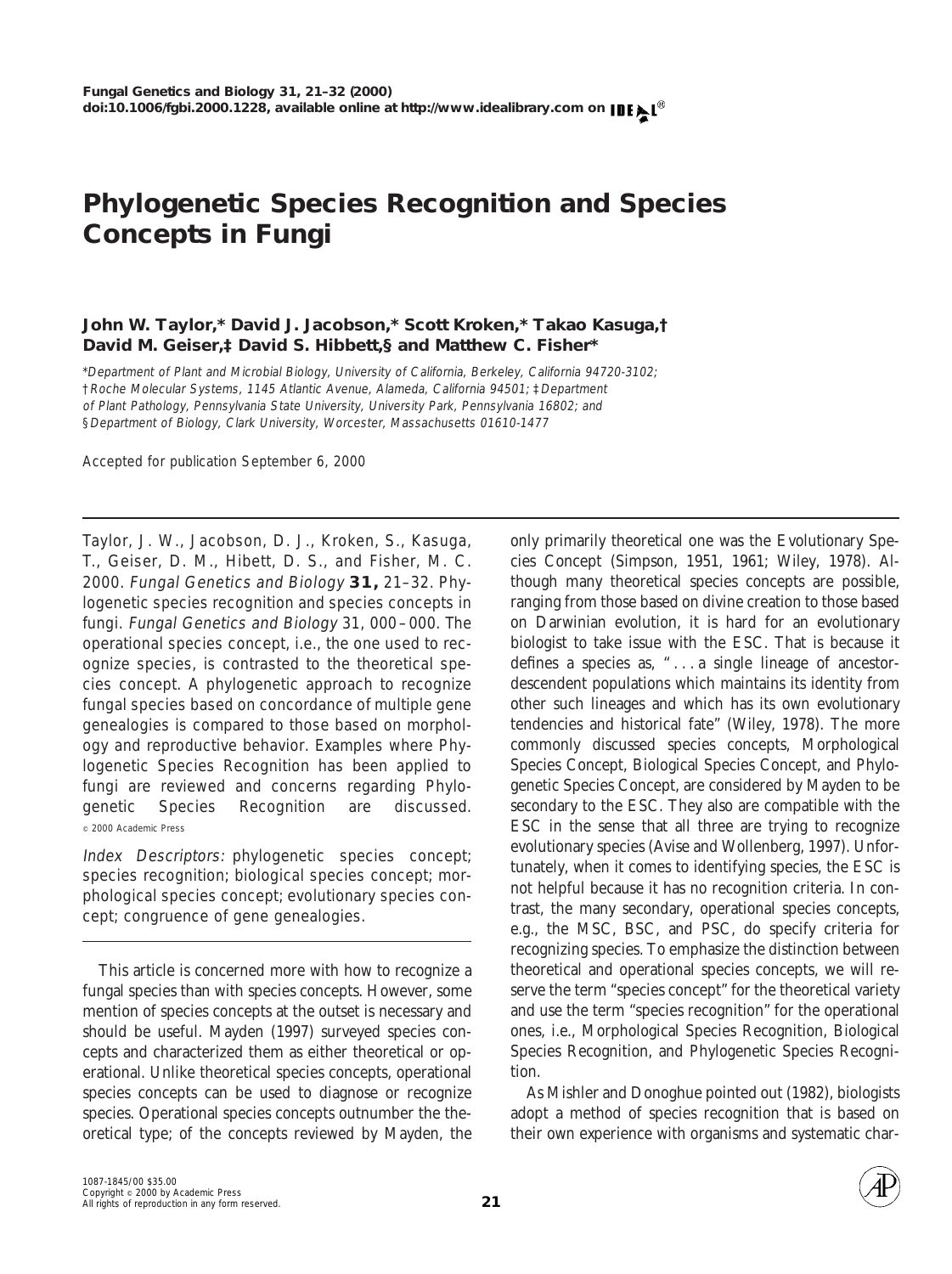acters. None of the methods of species recognition can recognize the moment that individuals in an ancestral species are split into progeny species, because time must pass before changes in morphology, mating behavior, or gene sequences occur and can be recognized in the progeny species. Under the ESC, species have been recognized by MSR, BSR, or PSR, but our experience with fungi is that the phylogenetic analysis of variable nucleic acid characters currently comes closer than the others to recognizing species consistent with the Evolutionary Species Concept. PSR performs best because, once progeny evolutionary species have formed from an ancestor, changes in gene sequences occur and can be recognized before changes have occurred in mating behavior or morphology.

Our aim is to examine PSR as it relates to fungi by (1) comparing it to morphological and biological species recognition, by (2) examining recent examples in which PSR has been applied to fungi, and by (3) considering concerns that have been raised about PSR. The topic of fungal species concepts and speciation has been reviewed ably (Brasier, 1987, 1997; Burnett, 1983; Natvig and May, 1996; Petersen and Hughes, 1999; Harrington and Rizzo, 1999). With the exception of that by Harrington and Rizzo, these reviews have focused on BSR and MSR and have not thoroughly examined PSR. Much has been written about the PSC and PSR in general (Avise and Ball, 1990; Avise and Wollenberg, 1997; Cracraft, 1983; Mayden, 1997; McKitrick and Zink, 1988). With fungi, Harrington and Rizzo (1999) advocate a type of PSR that diagnoses species as " . . . the smallest aggregation of populations with a common lineage that share unique, diagnosable phenotypic characters," which is nearly identical to that proposed by Nixon and Wheeler (1990). However, Harrington and Rizzo did not include several recent fungal studies that have used PSR based on the concordance of gene genealogies to diagnose species (Geiser *et al.,* 1998; Kasuga *et al.,* 1999; Koufopanou *et al.,* 1997, 1998; O'Donnell *et al.,* 1998). These studies demonstrate that PSR by genealogical concordance is well suited to fungi and likely to become very popular with mycologists.

## **PREVAILING SPECIES CONCEPTS AND RECOGNITION**

The dominant fungal operational species concept is the MSC and the dominant method of diagnosing species is MSR. With few exceptions, the ca. 70,000 described fungi are diagnosed by morphological characters (Hawksworth *et al.,* 1996) or other phenotypic characters, e.g., growth at different temperatures or water activities (Pitt, 1979), the production of secondary metabolites (Frisvad and Filtenborg, 1990), or the presence of pigments (Besl and Bresinsky, 1997). The great strength of MSR is that it has been applied widely so that comparisons can be made among existing taxa and between new and existing taxa. The weakness of the MSR is that species diagnosed by MSR often comprise more than one species when diagnosed by BSR or PSR. The classic example is the morphological species *Armillaria mellea sensu lato,* which contained over a dozen species as determined by mating tests (BSR) (Anderson and Stasovski, 1992; Anderson and Ullrich, 1979; Korhonen, 1978). A more recent study of another basidiomycete, the shiitake mushroom (*Lentinula edodes*), also found more species by PSR than were found by MSR or BSR (Hibbett *et al.,* 1995), and provided a discussion of species concepts and recognition from the perspective of conservation biology (Hibbett and Donoghue, 1996). Most recently, medically important morphological species have been found to contain between two and three species as diagnosed by PSR (Taylor *et al.,* 1999a). In the human pathogenic fungus *Histoplasma capsulatum* (meiosporic state = *Ajellomyces capsulatus*), six genetically isolated groups diagnosed by congruence of gene genealogies (PSR) were found in this one morphological species and they were correlated with biologically relevant features such as geographic distribution and pathogenicity (Kasuga *et al.,* 1999). Therefore, as widespread as is MSR, and as straightforward as it is to apply, it cannot be counted on to diagnose evolutionarily meaningful species in fungi. In fact, if the recent examples are representative, MSR can be counted on to lump two or more species as recognized by BSR or PSR in each morphological species.

The BSC as articulated by Mayr (1940) diagnosed species as "... groups of actually or potentially interbreeding natural populations which are reproductively isolated from other such groups." The BSC and BSR hold a prominent place in mycology. More than a decade before Mayr's article, the criteria of the as-yet-to-be-named BSC were used by Shear and Dodge (1927) to show that the morphological species *Monilia sitophila* harbored three species that could be diagnosed by mating tests: *Neurospora crassa, N. sitophila,* and *N. tetrasperma.* In 1965, Pore *et al.* invoked the BSC to show that *Arthroderma quadrifidum* harbored another species, *A. lenticularum,* and by 1987 Brasier could list almost 40 cases where morphological species harbored more than one genetically isolated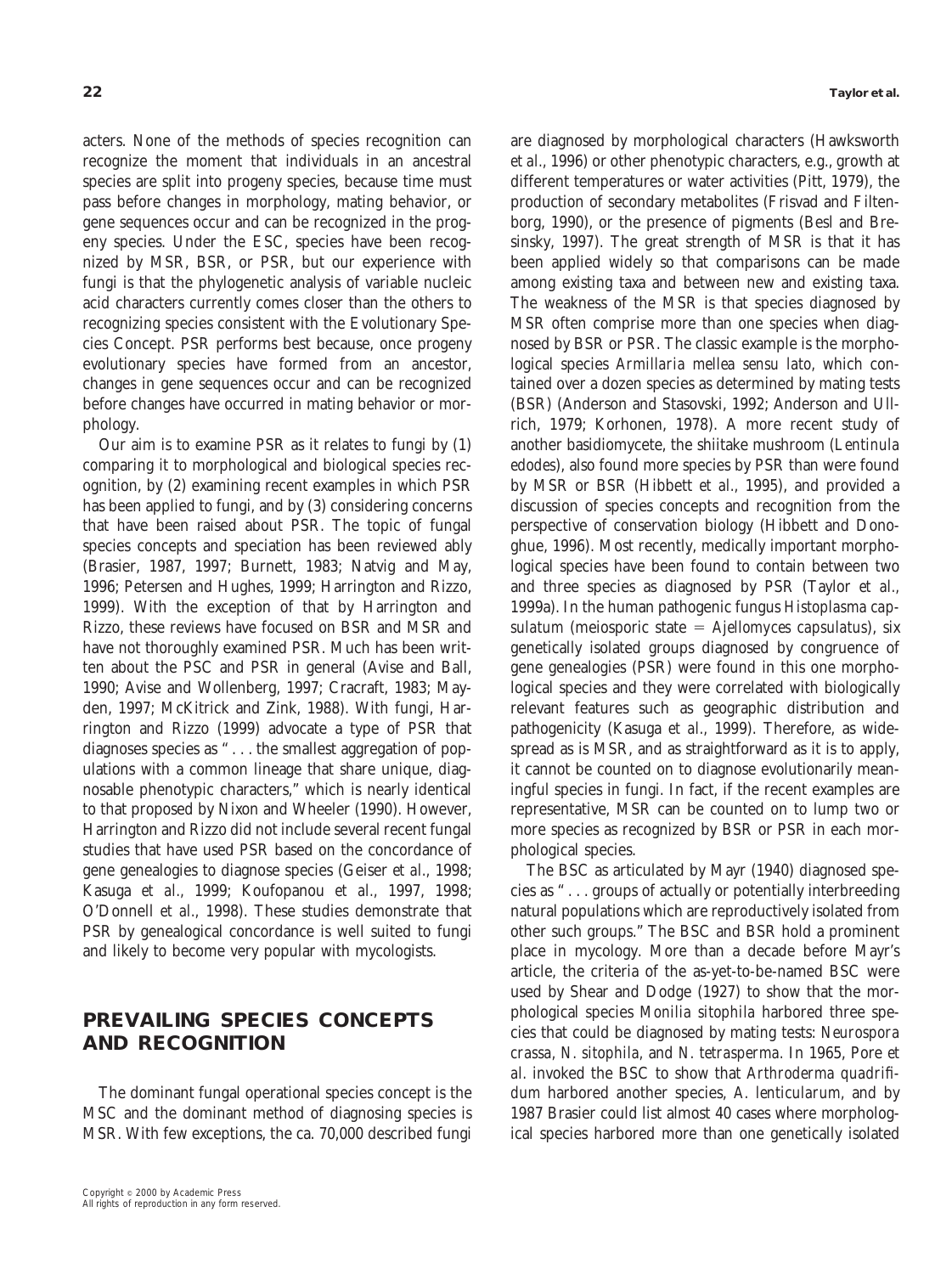biological species (Brasier, 1987). In 1999, Petersen and Hughes discussed more examples of the BSC from mushrooms, highlighting studies on *Armillaria, Pleurotus, Xeromphalina, Omphalotus,* and the aforementioned *Lentinua.*

In fungi, BSR has been used to identify groups of mating compatible individuals, which have been equated with species. However, mating tests are impossible to apply to fungi that lack meiospores. This problem is a serious one because approximately 20% of fungi are morphologically asexual and do not produce meiospores (Reynolds, 1993). Other fungi are homothallic and will produce meiospores without a partner. With these fungi, the presence of meiospores is not sufficient to infer mating, instead genetic markers must be used to ensure that the progeny have two parents. In addition, some heterothallic fungi cannot be coaxed into mating in cultivation, and many fungi cannot be cultivated. Here, too, it is impossible to apply BSR.

There is deeper problem with BSR. Even when BSR can be applied to fungi, there is evidence that the criterion of reproduction lumps together groups of fungi that are genetically isolated in nature, but that retain the ancestral character of interbreeding. Even though the BSC emphasizes actual gene flow, BSR by mating tests measures potential gene flow. The aforementioned study of *Lentinula* (Hibbett *et al.,* 1995; Hibbett and Donoghue, 1996) offered one example of the conflict between actual and potential gene flow. Another example is found in a study of the *Pleurotus ostreatus* complex of oyster mushroom species. With *Pleurotus,* Vilgalys and Sun (1994) identified eight intersterility groups or biological species in the *P. ostreatus* complex and used variation within the ribosomal repeat unit to make a phylogenetic analysis of individuals from each biological species. Three of the biological species (I, II, and VI) contained more than one phylogenetic species and in each case the phylogenetic species were found on different continents in the Northern Hemisphere. What were considered to be three biological species using BSR would be considered to be nine phylogenetic species using the PSR. The difference is not simply academic because each of the phylogenetic species showed genetic and geographic isolation. As Petersen and Hughes (1999) note, "... these species do not exchange genes in nature despite the potential to do so."

Other examples of this problem with BSR include *Heterobasidion annosum* (Chase and Ullrich, 1990) and *A. mellea* (Anderson *et al.,* 1980), and neither is this difficulty with BSR limited to Basidiomycota. In the ascomycete genus *Neurospora,* BSR has been more broadly applied

than in any other fungus, with over 4500 isolates in the Fungal Genetics Stock Center (http://www.fgsc.net/) collection that have been identified by mating to tester strains (Perkins and Turner, 1988; Perkins *et al.,* 1976; Turner *et al.,* 2001). However, there are some signs that BSR in *Neurospora* also lumps genetically isolated groups into biological species. For example, for both *N. crassa* and *N. intermedia,* more than one pair of testers may be needed to identify new isolates because not all members of each species will mate with one pair of testers. And, in the case of *N. intermedia,* there is a population of isolates that is associated with food or food by-products and that has large, yellow macroconidia (Perkins and Turner, 1988). Although these isolates mate with *N. intermedia* testers in the lab, it is possible that they are genetically isolated in nature. Because BSR by mating tests does not distinguish actual gene flow in nature from the potential for gene flow, it should not be surprising that it may define species that encompass more than one genetically isolated group. Among allopatric sibling species, many traits might diverge before the ancestral ability to mate would be lost, particularly since there could be no selection against it. This concept and others related to sympatric speciation have been explored for fungi by Natvig and May (1996).

The PSC and PSR extends phylogenetics through the boundary of genetically isolated groups into interbreeding individuals. The boundary was recognized by Hennig, who contrasted the diverging clades of phylogenetics with the anastomosing networks of tokogenetics (Hennig, 1966). Mayden (1997) points out that there are several versions of the PSC. Cracraft's original version (Cracraft, 1983) equated a phylogenetic species with " . . . the smallest diagnosable cluster of individual organisms within which there is a pattern of ancestry and descent." The criterion of monophyly arose with the requirement that a derived character be shared by the members of the species, i.e., that there be a synapomorphy (Rosen, 1978), and a combination of the two ideas of a diagnosable cluster and a shared apomorphy was advocated by McKitrick and Zink (1988). The drawback of this type of PSC is that individuals are grouped very well, but the decision about where to place the limit of the species is subjective. For example, if a gene is polymorphic and has two alleles (A, B) among individuals in a species, and the gene is used for PSR, individuals sharing allele A might be called a species to the exclusion of those sharing allele B (Fig. 1). Of course, including more information, such as the ability to interbreed would rectify the confusion (Baum and Donoghue, 1995). However, as has been mentioned, many fungi cannot be tested for the ability to interbreed. And, without the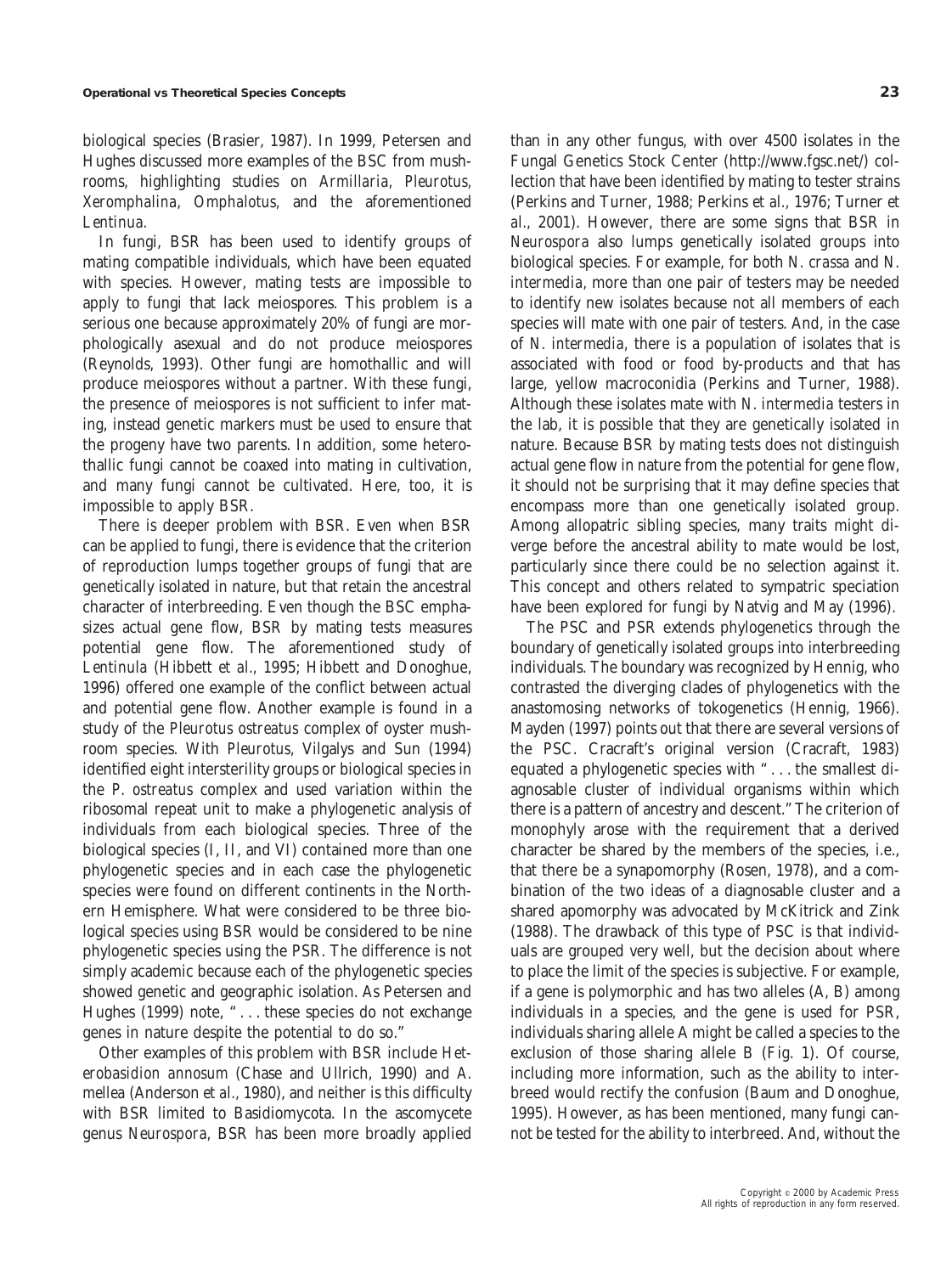

FIG. 1. Uncertainty about the limits of species in a single gene genealogy. Phylogenetic analysis of single genes can be used to group individuals into monophyletic groups, but not to rank them into species. For example, should the limit of a species be at arrow 1, implying that alleles A and B represent intraspecific variation? Or, should the species limits be placed at arrows 2 and 3, implying that alleles A and B are fixed in two genetically isolated species?

additional information one would not know if the gene was polymorphic within a species, or fixed for alternate alleles in two species.

PSR can avoid the subjectivity of determining the limits of a species by relying on the concordance of more than one gene genealogy. Mayden labels this type of PSC the Genealogical Concordance Concept. It was proposed by Avise and Ball (1990) and carefully discussed by Baum and Shaw (1995) based on ideas of coalescence and lineage sorting developed earlier by many authors (e.g., Avise *et al.,* 1987; Hudson, 1990; Slatkin and Maddison, 1990; Templeton, 1989). Remembering the distinction between species concepts and species recognition, we will use the term Genealogical Concordance Phylogenetic Species Recognition. The strength of GCPSR lies in its comparison of more than one gene genealogy. A requirement of each gene genealogy is that recombination does not occur within the gene, and in practice, parts of genes are often used to construct the genealogies. Where the different gene trees are concordant they have the same tree topology due to fixation of formerly polymorphic loci following genetic isolation; these concordant branches connect species. Conflict among the gene trees is likely to be due to recombination among individuals within a species, and the transition from concordance to conflict determines the limits of species (Fig. 2).

A drawback to the GCPSR is that the transition from concordance to conflict cannot occur for a truly clonal species, and as much as one-fifth of fungi are mitosporic and have been thought to be clonal. This concern may be misplaced, however, because recent examination of several mitosporic fungi has found they are recombining in nature in addition to reproducing clonally (Anderson and Kohn, 1998; Taylor *et al.,* 1999a, b), and even a low level of recombination leads to conflict among gene genealogies. In fact, a very extensive study of a primarily clonal fungus, *Sclerotinia sclerotiorum,* successfully compared gene genealogies to identify the limits of the species, to find patterns of clonal descent, and to identify some instances of recombination (Carbone *et al.,* 1999). At present, it seems that exclusively clonal fungi, should they be found, will not be common as compared to recombining fungi. In that case, they could still be accommodated via the GCPSR by defining them in relation to their recombining relatives. In phylogenetic studies, putatively clonal fungi have been shown to have close sexual relatives (LoBuglio *et al.,* 1993), which indicates that this means of accommodating clonal species in the GCPSR would be an expedient one.

## **FUNGAL EXAMPLES OF PHYLOGENETIC SPECIES**

There are now several fungal examples of species diagnosis by GCPSR. The *Gibberella fujikuroi* (mitosporic states = *Fusarium*) complex provides a good example with many taxa (O'Donnell *et al.,* 1998). O'Donnell *et al.* assembled a large collection of isolates and used nucleotide sequence of the beta tubulin gene to sort the isolates into clusters. They then added nucleotide sequence for two other genes for one representative of each cluster. Phylo-



CONCORDANCE BETWEEN SPECIES

**FIG. 2.** Simultaneous analysis of three gene genealogies shows how the transition from concordance among branches to incongruity among branches can be used to diagnose species.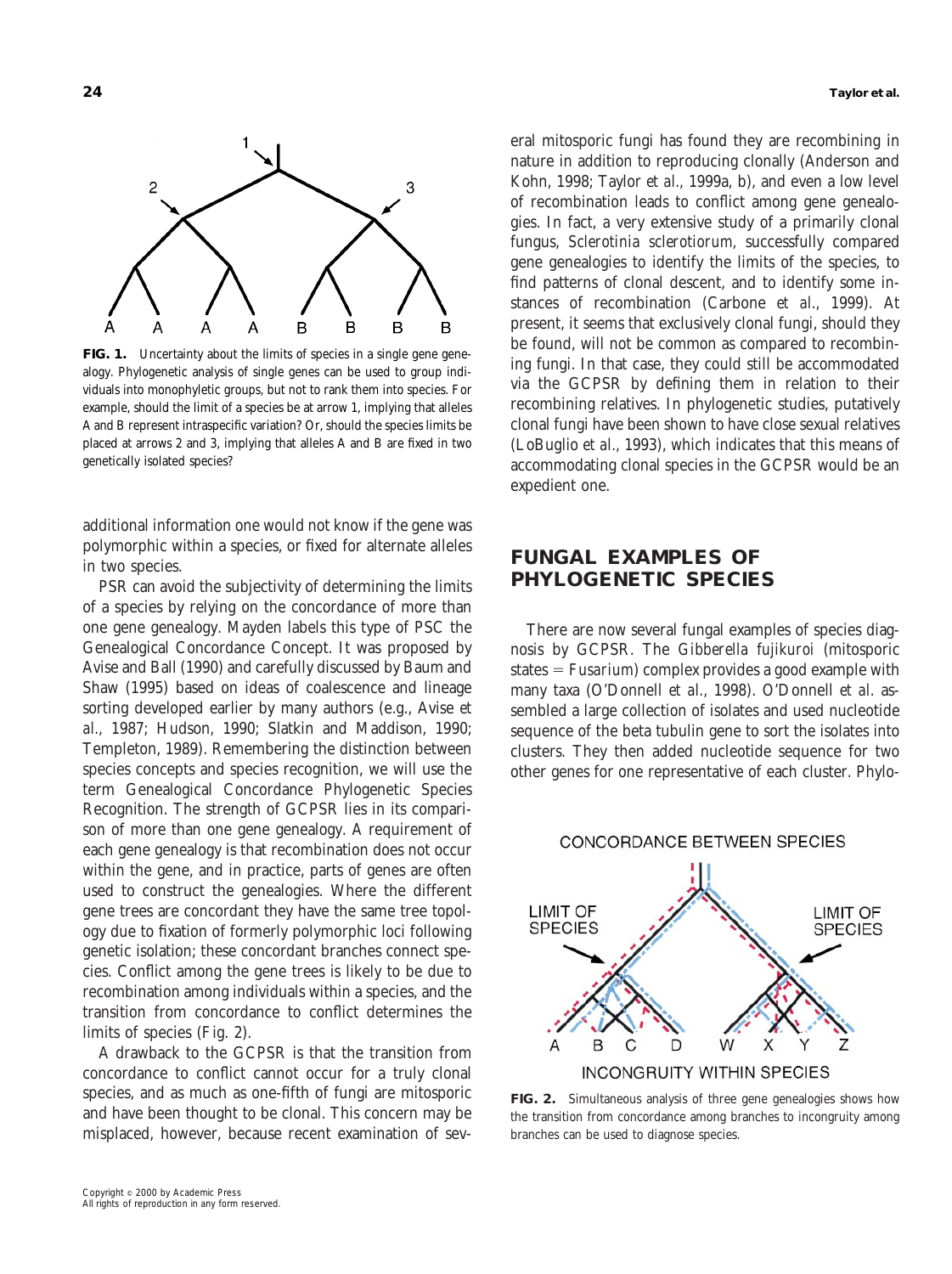genetic analysis of all three genes revealed 45 species in the complex, 23 of them new to science. Among the 45 species were more than half-a-dozen species that previously had been identified as biological species by mating tests (Hsieh *et al.,* 1977; Leslie, 1995). In all cases, the biological species and the phylogenetic species were identical, which indicates that PSR can provide the same information as BSR. None of the other species had been diagnosed by BSR because they would not mate in cultivation, and 23 of the species had not been diagnosed by MSR, although morphological characters were found after the fact (Nirenberg and O'Donnell, 1998). The *G. fujikuroi* species complex is not a complete example of GCPSR because only one of the three genes was sequenced for all isolates. It is possible that these taxa, which were recognized by alleles of the beta tubulin gene, would not be supported by other genes. However, this was not the case for any of the *G. fujikuroi* biological species and a number of the strictly mitosporic species. *Candida albicans* (Sullivan *et al.,* 1995), *Botryotinia fuckeliana* (mitosporic state 5 *Botrytis cinerea*) (Giraud *et al.,* 1997), *Lentinula lateritia* (Hibbett *et al.,* 1995), and *Filobasidiella neoformans* (mitosporic state = *Cryptococcus neoformans*) (Franzot *et al.,* 1999) represent other recent cases where nucleic acid variation and phylogenetics have helped to discover cryptic phylogenetic species in one morphological species, albeit without using concordance of genealogies.

*H. capsulatum* (meiosporic state  $= A$ . *capsulatus*), an ascomycetous human pathogen, provides an example with fewer species than *Gibberella,* but with more nucleotide sequence data. In this example, there were four complete gene genealogies with sequence from 46 isolates for every gene (Kasuga *et al.,* 1999). Prior to the work of Kasuga *et al., H. capsulatum* was thought to comprise three varieties, *duboisii, capsulatum,* and *farciminosum.* Mating reactions among individuals of the three varieties had been cited as one reason for keeping them in a single species (Kwon-Chung *et al.,* 1974). There also were arguments for raising *H. c.* var. *duboisii* to species based on yeast cell morphology, site of infection, and the fact that *H. c.* var. *duboisii* is limited to Africa, while *H. c.* var. *capsulatum* was considered to be found primarily in the New World (Kwon-Chung, 1975). *H. c.* var. *farciminosum* was also originally described as a species based on the fact that it infects horses, mules, and donkeys and is acquired via the skin while the other varieties affected humans and were acquired via the lungs (Kwon-Chung and Bennett, 1992). Previous work on *H. c.* var. *capsulatum* from Kobayashi's group had discovered classes of isolates with different pathogenicities (Medoff *et al.,* 1986; Spitzer *et al.,* 1990)

and nucleic acid variation (Spitzer *et al.,* 1989; Vincent *et al.,* 1986), but had not addressed the question of multiple species. Using four gene genealogies, Kasuga *et al.* (1999) could identify six genetically isolated taxa among the 46 isolates representing all varieties and classes. One of the phylogenetic species was identical to the African *H. c.* var. *duboisii.* Five of the phylogenetic species were found in *H. c.* var. *capsulatum,* and some of them were identical to the aforementioned classes. *H. c.* var. *farciminosum* isolates did not form a phylogenetic species. Instead all isolates had the same genotype, and that genotype fell within one of the two South American species of *H. c.* var. *capsulatum.* Apparently this genotype has the ability to cause skin disease and is passed clonally from animal to animal. With *H. capsulatum,* it certainly seems that GCPSR has performed better than MSR or BSR.

*Coccidioides immitis,* another ascomycete human pathogen, provides an example of phylogenetic species found through GCPSR in a mitosporic fungus. Koufopanou *et al.* (1997, 1998) used five gene genealogies to examine 17 individuals from throughout the New World distribution of this fungus. One branch that was common to all five genealogies separated the isolates into two species, one in California, and the other outside the state. Within each species, the gene genealogies were in conflict, but not significantly so because most of the variation was found between the two species and not within them (Koufopanou *et al.,* 1997, 1998). Using a collection of arbitrary single nucleotide polymorphisms, Burt *et al.* (1996) showed that the non-California species was recombining in nature, and Fisher *et al.* (2000a) have used the same approach to the same end in the California species. Using the same polymorphic loci developed to test for reproductive mode, Burt *et al.* (1997) showed that gene flow between the two species was nonexistent, which supported the two species discovered by Koufopanou *et al.* Subsequent sequence analysis of a proline-rich antigenic protein also supported the genetic isolation of the two species (Peng *et al.,* 1999). Unlike *H. capsulatum,* there were no previously known morphological or physiological differences between the two *Coccidioides* phylogenetic species. However, knowledge that there are two species may now lead to the discovery of differences, as will be mentioned later.

*Aspergillus flavus* provides a third example where concordance of gene genealogies revealed cryptic, phylogenetic species, also in a mitosporic fungus. Geiser *et al.* (1998) used five gene genealogies to examine 16 unique genotypes found among 33 isolates taken from Australian peanut fields. When all five genealogies were combined,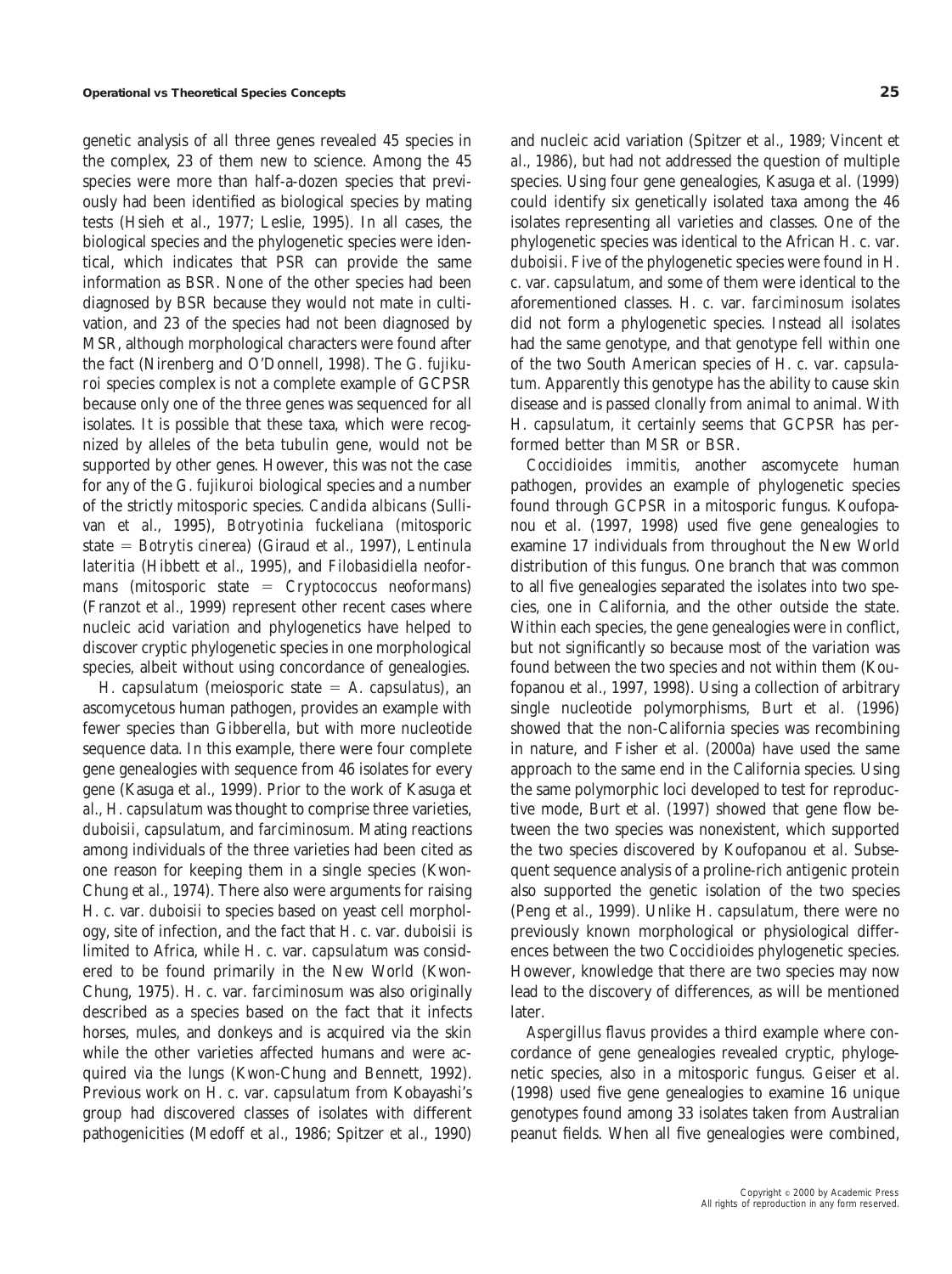one strongly supported branch emerged that divided the isolates into two species. In one of the species, there were enough isolates and there was enough variation to demonstrate intraspecific incongruity; again a mitosporic fungus was found to be recombining in nature. *A posteriori,* it has been seen that variation in the presence and size of sclerotia and variation in mycotoxin production correlates with the phylogenetic species (Geiser *et al.,* 2001; D. Carter, personal communication).

These examples show that GCPSR can be applied to fungi that are both meiosporic (*Gibberella, Ajellomyces, Botryotinia, Filobasidiella*) and mitosporic (*C. immitis, A. flavus, Candida, Fusarium*). In all cases, PSR revealed species not detected by MSR, and in some cases PSR revealed species not seen by BSR. In *Fusarium* (meiosporic state *Gibberella*), a system with well-characterized biological species, PSR and BSR were in agreement, and PSR detected the many other mitosporic species that could not be diagnosed by BSR. Despite these successes, GCPSR is far from universally accepted, and some of the arguments against it are discussed below.

### **UNCERTAINTY ABOUT PSR AND GCPSR**

1. When using PSR, as the genetic markers become more polymorphic, won't the number of species rise? This concern is raised by Mayden in his comparison of species concepts (Mayden, 1997). If just one character, or gene, were used to recognize species, this concern would be valid. For example, if a microsatellite locus with many alleles was used as the locus, there could be clusters of individuals with each allele and one could consider each to be a phylogenetic species. The solution to this problem is to use more than one polymorphic locus. Here, different individuals will have different combinations of alleles, and different genes will have different genealogies within a species, but between species the genealogies should be concordant due to the effects of genetic isolation and drift and associated lineage sorting and coalescence. In fact, genealogies of nine highly polymorphic microsatellite loci diagnose the same phylogenetic species that are found using gene genealogies in *C. immitis* (Fisher *et al.,* 2000b).

2. If different phylogenetic species share the same neutral alleles at any polymorphic locus, how can they be considered to be distinct species? This concern has been raised by Doyle (1995, 1997). Although it seems logical that shared alleles at even one locus would provide evi-

dence of continued genetic exchange among species, that is not the case because genetic isolation precedes the loss of shared polymorphisms. Following genetic isolation, alleles sort randomly due to genetic drift and the proportion of loci for which the polymorphisms are shared changes in inverse proportion to the time since genetic isolation began. This scenario is true as long as other factors, such as population size, remain constant. Therefore, in genetically isolated species one would expect to find some variable nucleotide positions where polymorphism is still shared by both sibling species, other positions where only one species is polymorphic and the other is fixed for one allele, and others where both species have fixed loci (Fig. 3). This is just what is seen in the data sets of the examples reviewed above. Interestingly the rarest class seems to be the one where both species still share the polymorphism, at least in the cases cited before. Therefore, this concern can be reversed to make the argument that discovering a few loci, or even one, that shows fixation in one or the other of the phylogenetic species is evidence of genetic isolation.

3. Neutral loci seem well suited to PSR, but wouldn't loci subject to balancing selection confound PSR? Doyle (1995) raised this concern for loci in the mammalian major histocompatibility complex and the answer could be "yes" if loci subject to balancing selection unknowingly were used in GCPSR. Fortunately, recognizing loci under balancing selection is straightforward if enough individuals are sampled from the taxa in question. For example, studies of fungal mating loci (May *et al.,* 1999) or self/nonselfrecognition loci (Wu *et al.,* 1998) have produced phylogenies showing unusually long coalescence times or transspecies polymorphisms or both, the hallmarks of balancing selection. In these genealogies, major clades are monophyletic for functionally different alleles and individuals from each species in question may be found in each clade. Within a species, each functional allele may show neutral variation, as has been seen in *Coprinus* mating loci (May *et al.,* 1999). It should be possible to use the neutral variation among functionally equivalent alleles to build gene genealogies for GCPSR. However, the situation can be complicated when alleles that are phylogenetically distant display the same function, as has been seen in the *Neurospora* heterokaryon incompatibility locus *het-c* (Wu *et al.,* 1998). Although it should be possible to use neutral variation of functional alleles for GCPSR, it is safer to employ loci that show no evidence for balancing selection.

4. Shouldn't species have a unique phenotype, preferably one that is related to the role of the species in nature? This concern is a major feature of Harrington and Rizzo's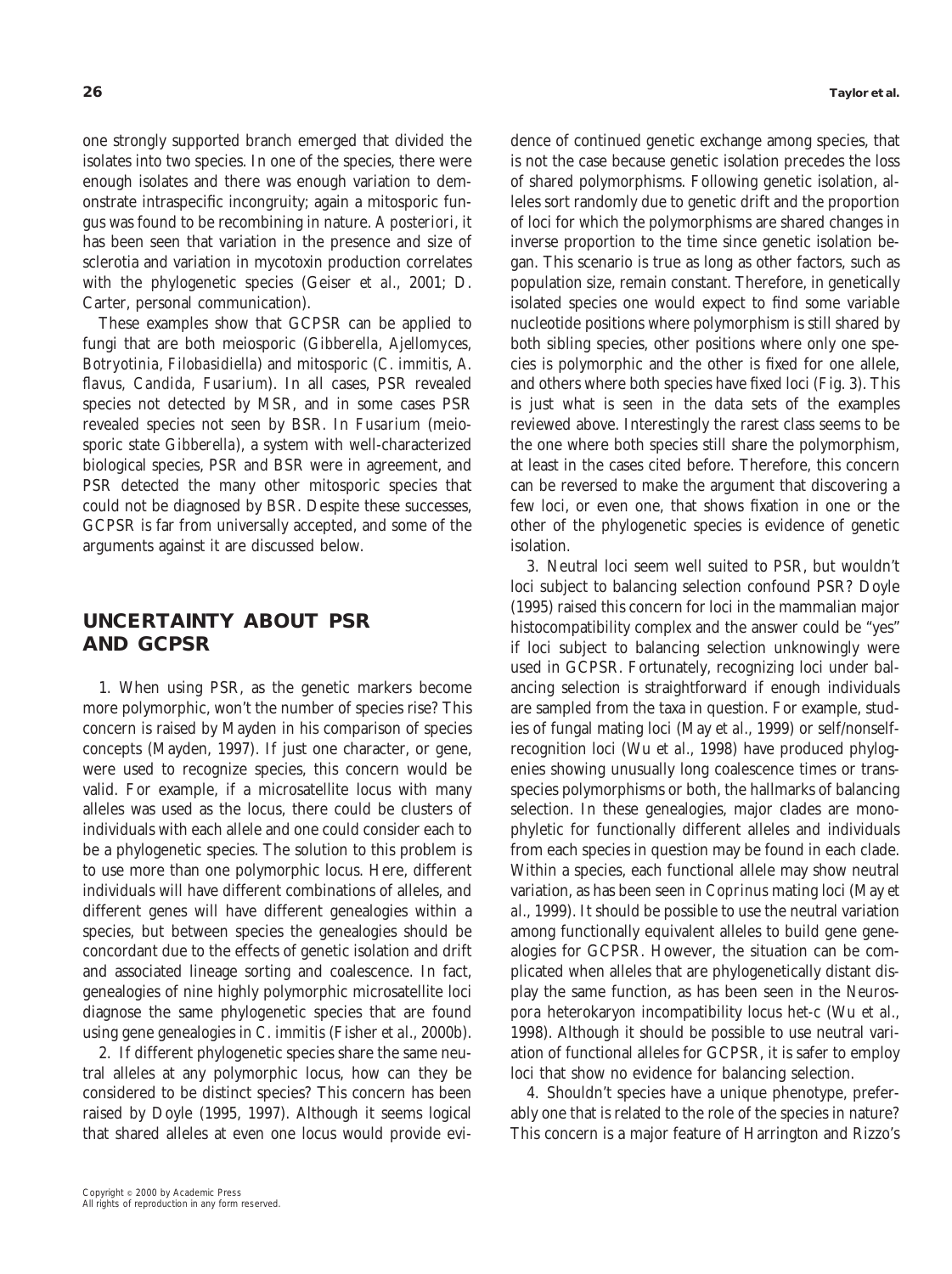

**FIG. 3.** Lineage sorting at one polymorphic locus following genetic isolation proceeds through several stages leading to loss of polymorphism in both species. Polymorphism is shared between the two newly isolated species; then it is lost in one species and finally in the other.

(1999) thorough discussion of the PSC, and the reason that they restrict their definition of the PSC to phenotypic characters. Again, genetic isolation precedes the divergence of character states, whether due to drift or selection. So, it is not expected that recently genetically isolated species will show immediate phenotypic differences, although over time they should. In the cases of *Gibberella, Histoplasma, Candida,* and *Aspergillus,* the phylogenetic species discovered through gene genealogies displayed phenotypic differences, including pathogenicity. However, for *Coccidioides* no morphological or physiological differences were known when the two phylogenetic species were discovered. There were, however, differences in the amino acid composition of proteins that were discovered during the phylogenetic studies (Koufopanou *et al.,* 1997, 1998) or in subsequent studies (Peng *et al.,* 1999). These differences in the primary structure of proteins constitute a phenotypic difference and may affect the activity of the protein or its antigenicity. To ensure that differences in antigenicity do not confound vaccine protection, proteins from both species are being used to develop vaccines (Peng *et al.,* 1999). It is also possible that there may be undiscovered morphological or physiological differences between individuals in the different species of *Coccid-*

*ioides.* So far, one such example has been found; growth rate in high salt media is significantly different between the two species (M. C. Fisher and G. Koenig, unpublished data). Now that physicians can recognize the two phylogenetic species, it will be interesting to see if there are biologically meaningful differences in pathogenicity between them.

5. Isn't determining the limits of a species inherently subjective because there is a continuum of genetic differentiation following genetic isolation that is proportional to time and inversely proportional to population size? Yes. As seen in Fig. 3, each gene that is polymorphic in the ancestral population will go through several stages leading to fixation. Certainly, there will be cases where genetic isolation cannot be recognized because only a few ancestrally polymorphic loci have become fixed in one or the other progeny species. In this case, species that conform to the ESC could not be diagnosed by PSR, but neither should they be diagnosed by MSR or BSR. The fact that PSR cannot diagnose all evolutionary species is a failing, but in this regard PSR appears to be superior to MSR or BSR. A fungal example of this problem involves the Texas isolates of *C. immitis.* Using 12 single-nucleotide polymorphisms discovered in the Arizona isolates, Burt *et al.*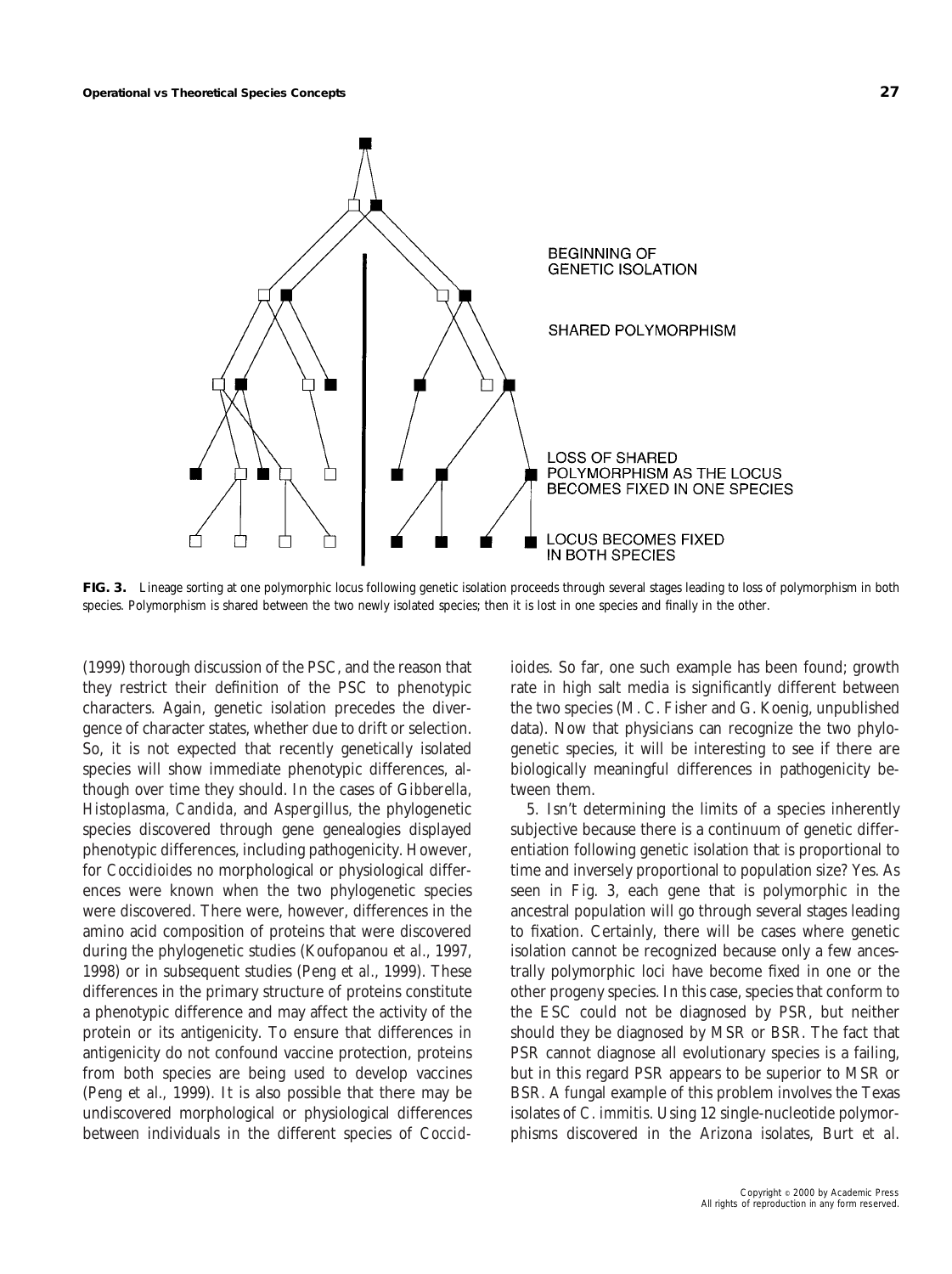(1997) found evidence for a small but significant barrier to gene flow between *C. immitis* in Arizona and Texas. This differentiation, however, did not support a Texas clade when GCPSR was applied to *C. immitis* (Koufopanou *et al.,* 1997, 1998). It is possible that the Texas genotypes are evolutionary species, but they cannot be recognized by PSR. Considering the three stages of differentiation shown in Fig. 3, genetically isolated groups might be defined as species when a statistically significant fraction of bialleleic loci that were polymorphic among the species were fixed for alternate alleles. Where clades were found with weak statistical support, they would diagnose populations within the species. This criterion is arbitrary, and the outcome could change as more loci were examined, but it can be applied in an objective manner to a given data set. There is, of course, another explanation for shared polymorphisms between two species, gene flow in the form of hybridization or introgression. Gene genealogy concordance is well suited to identifying hybrid individuals because hybrids should group with different species in different single-gene genealogies, and lie at the base of the tree in combined gene genealogies (O'Donnell *et al.,* 2000).

6. Couldn't the GCPSR describe reproductively isolated disjunct species that may at some time in the future come together? Yes. If genetically isolated species as recognized by GCPSR retain the ability to interbreed and come together, they could reticulate into one evolutionary species. The concept of an evolutionary species accommodates divergence to form new species as well as hybridization. Using GCPSR, we can only describe species in the present; we cannot predict the future.

This article has focused on fungi, but GCPSR is not limited to fungi. Dykhuizen and Green (1991) first employed multiple-gene genealogies to investigate recombination in *Escherichia coli.* They also proposed GCPSR for bacteria, which was explored further and compared to Eukarya by Cohan (1994). Recently, GCPSR has been applied to socially important bacteria genera such as *Borrelia* (Dykhuizen *et al.,* 1993), *Neisseria* (Feil *et al.,* 1996; Holmes *et al.,* 1999; Smith *et al.,* 1999), and *Rhizobium* (Wernegreen and Riley, 1999) as well as ecologically important cyanobacteria (Rudi *et al.,* 1998; Urbach *et al.,* 1998). Among Eukarya, GCPSR has been more popular in fungi than in either plants or animals, probably because most fungi are haploid and because it is easier to survey multiple genes in fungi due to their having fewer paralogous genes and fewer complex multigene families. In plants, nuclear and chloroplast gene genealogies have

been compared, but comparisons of more than one nuclear gene genealogy have not appeared. Unlike fungi, where genetic differentiation seems to precede morphological differentiation, studies of columbines (Hodges and Arnold, 1994; Fulton and Hodges, 1999), paintbrushes (Mathews and Lavin, 1998), and soybeans (Doyle *et al.,* 1999) show that morphological differences may precede easily detectable genetic differentiation. This situation could be due to strong directional selection for floral morphology, slow lineage sorting, or gene flow mediated by hybridization. In maize, it has been shown that selection for morphological traits important to domestication can accelerate molecular evolution in promoter regions of genes responsible for the trait while not affecting other genes, or even the coding region for the selected trait (Wang *et al.,* 1999). By inference, it seems possible that selection due to pollinator preference could effect similar dramatic changes only in genes controlling floral morphology (Fulton and Hodges, 1999).

In animals, comparison of nuclear and mitochondrial gene genealogies have also been common (Avise, 1994), and comparisons of several nuclear gene genealogies have begun to appear. For example, multiple nuclear gene sequences have been used to diagnose phylogenetic species in cichlid fish (Streelman *et al.,* 1998) and fruit flies (Caccone *et al.,* 1996). Conversely, when Hare and Avise (1998) used three nuclear gene genealogies to investigate oyster populations in the Atlantic Ocean and the Gulf of Mexico, they did not find genetic isolation, although previous work with mitochondrial DNA had done so. Once more single-copy genes are available, we expect that congruence of gene genealogies will be broadly applied in animals. The tremendous progress in animal developmental biology has begun to address mechanisms that maintain species. The molecular basis of prezygotic isolation has been studied in abalone with the finding that sperm lysin and egg receptors are compatible within species, but incompatible between them (Lee *et al.,* 1995; Nei and Zhang, 1998; Swanson and Vacquier, 1998), and the molecular basis of postzygotic isolation has been addressed in *Drosophila* with the finding that a homeobox gene thought to control spermatogenesis is compatible in intraspecific progeny, and incompatible in interspecific progeny (Ting *et al.,* 1998). Thus, the developmental processes that create and maintain species are due to genetic isolation, which allows incompatible alleles to arise between populations. This process, along with mutation, is fundamental to the process of evolution of species, and GCPSR is an excellent approach to studying it.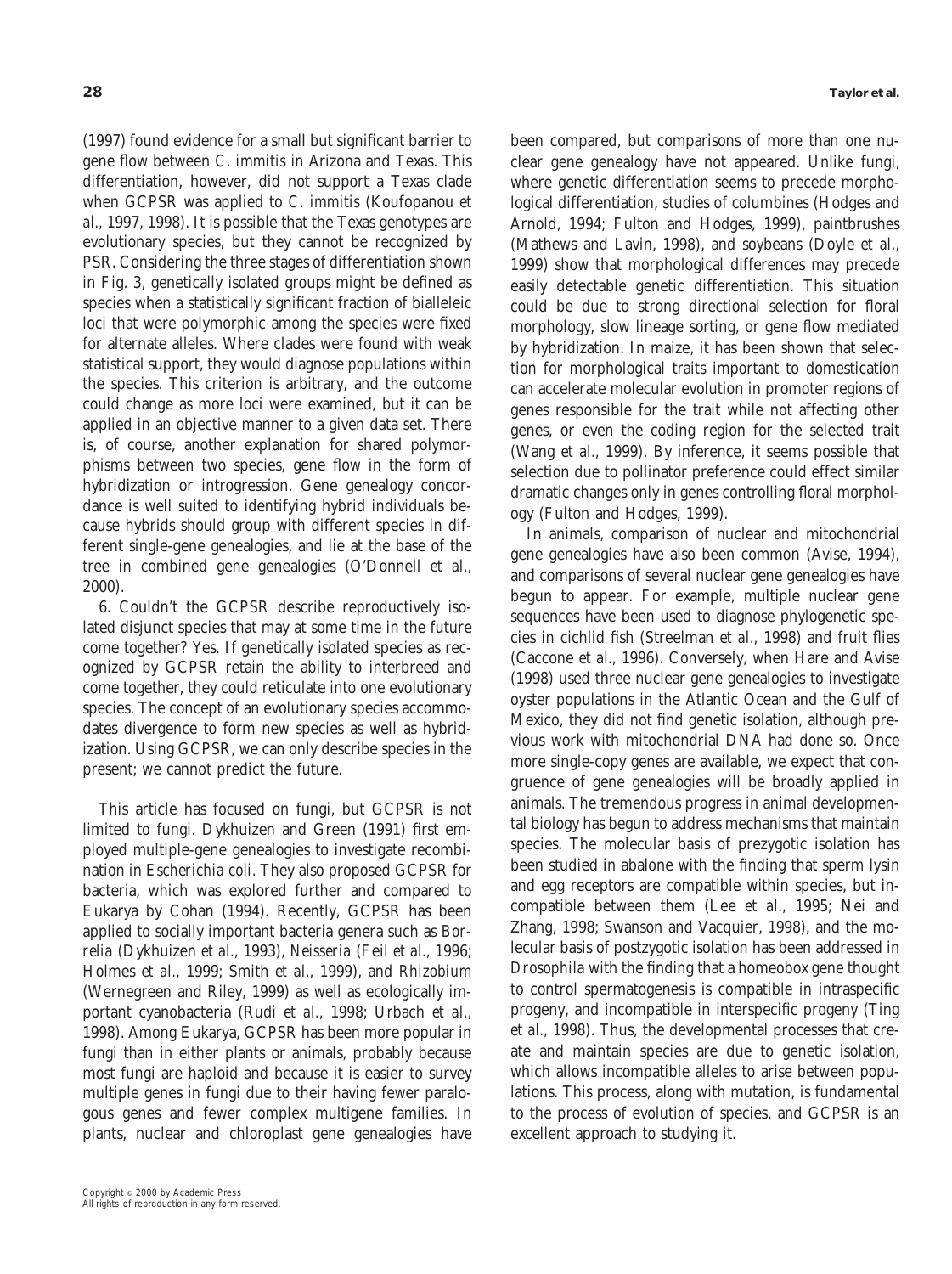As a next to last word, the experience with the GCPSR in fungi, so far, has shown that it is straightforward in application and interpretation when compared to the MSR or the BSR. Of course, the studies to date are relatively small and the geographic sampling of taxa is sparse. As more thorough studies are reported, what now appears to be straightforward may become more complex. However, we are more optimistic than Petersen and Hughes (1999), who doubt that a "unified" fungal species concept is possible. We think that an Evolutionary Species Concept can be applied to all fungi and that GCPSR can be used to diagnose species for any fungi. We predict that additional data are likely to increase acceptance of GCPSR.

As a last word, the problem of the potential failure of the GCPSR to diagnose evolutionary species that have recently arisen due to the lack of sufficient time for lineages to sort, genealogies to coalesce, or loci to fix could lead one to question the very importance of species. If there is a continuum of genetic differentiation from the most similar populations through species and all the way to kingdoms and domains, why be so concerned with species? We take the view that species are important because they are the unit from which new species arise and, therefore, are the one taxon that can be ranked phylogenetically. However, we realize that there is a gradient of genetic differentiation between populations and species, which leads us to suggest that gradients are better described by numbers than by words. For example, pairs of populations could be described by the proportion of loci that show unilateral or reciprocal fixation, standard estimates of genetic distance, or statistics based on gene flow. Similarly, species names could be followed by the number of years estimated to have passed since their divergence from their closest sibling species (Koupopanou *et al.,* 1997, 1998). For that matter, the estimated number of years to the most recent common ancestor could be appended to any taxon name because time is the common currency of evolutionary biologists who work on different organisms and with different taxonomic characters. Methods for obtaining these dates for fungi are available (Simon *et al.,* 1993; Berbee and Taylor, 1993, 2000). Having names with divergence dates might make it easier for taxonomists to abandon ranks for taxa above the species level.

## **ACKNOWLEDGMENTS**

In alphabetical order, Austin Burt, Dee Carter, Elizabeth Kellogg, Vassiliki Koufopanou, Rachel Whitaker, and Tom White contributed to

the thoughts in this article. Inspiration for the article came from the Second International Workshop on Molecular Genetic Approaches to the Study of Pathogenic Fungi, Guanajuato, Mexico, May 1999, organized by G. S. Kobayashi, M. L. Taylor, E. López Romero, A. Flores Carreón, and M. del Rico Reyes Montes. The writing was supported by grants from the NIH, the NSF, and the Novartis Agricultural Discovery Institute, Inc., and the Miller Institute for Basic Research in Science.

#### **REFERENCES**

- Anderson, J. B., and Kohn, L. M. 1998. Genotyping, gene genealogies and genomics bring fungal population genetics above ground. *Trends Ecol. Evol.* **13:** 444–449.
- Anderson, J. B., Korhonen, K., and Ullrich, R. C. 1980. Relationships between European and North American biological species of *Armillaria mellea. Exp. Mycol.* **4:** 87–95.
- Anderson, J. B., and Stasovski, E. 1992. Molecular phylogeny of northern hemisphere species of *Armillaria. Mycologia* **84:** 505–516.
- Anderson, J. B., and Ullrich, R. C. 1979. Biological species of *Armillaria mellea* in North America. *Mycologia* **71:** 402–414.
- Avise, J. C. 1994. *Molecular Markers, Natural History and Evolution.* Chapman & Hall, New York.
- Avise, J. C., Arnold, J., Ball, R. M., Bermingham, E., and Lamb, T., *et al.* 1987. Intraspecific phylogeography: The mitochondrial DNA bridge between population genetics and systematics. *Annu. Rev. Ecol. Syst.* **18:** 489–522.
- Avise, J. C., and Ball, R. M., Jr. 1990. Principles of genealogical concordance in species concepts and biological taxonomy. In *Oxford Surveys in Evolutionary Biology* (D. Futuyma and J. Antonovics, Eds.), Vol. 7, pp. 45–67. Oxford Univ. Press, Oxford.
- Avise, J. C., and Wollenberg, K. 1997. Phylogenetics and the origin of species. *Proc. Natl. Acad. Sci. USA* **94:** 7748–7755.
- Baum, D. A., and Donoghue, M. J. 1995. Choosing among alternative "phylogenetic" species concepts. *Syst. Bot.* **20:** 560–573.
- Baum, D. A., and Shaw, K. L. 1995. Genealogical perspectives on the species problem. In *Experimental and Molecular Approaches to Plant Biosystematics* (P. C. Hoch and A. G. Stephenson, Eds.), pp. 289–303. Missouri Botanical Garden: St. Louis.
- Berbee, M. L., and Taylor, J. W. 1993. Dating the evolutionary radiations of the true fungi. *Can. J. Bot.* **71:** 1114–1127.
- Berbee, M. L., and Taylor, J. W. 2000. Fungal molecular evolution: Gene trees and geologic time. In *The Mycota: Systematics and Evolution* (D. J. McLaughlin and E. McLaughlin, Eds.), Vol. 7B, pp. 229–245. Springer, New York.
- Besl, H., and Bresinsky, A. 1997. Chemosystematics of Suillaceae and Gomphidiaceae (suborder Suillineae). *Plant Syst. Evol.* **206:** 223–242.
- Brasier, C. M. 1987. The dynamics of fungal speciation. In *Evolutionary Biology of the Fungi* (A. D. M. Rayner, C. M. Brasier, and D. Moore, Eds.), pp. 231–260. Cambridge Univ. Press, Cambridge.
- Brasier, C. M. 1997. Fungal species in practice: identifying species units in fungi. In *Species: The Units of Biodiversity* (M. F. Claridge, H. A. Dawah, and M. R. Wilson, Eds.), pp. 135–170. Chapman & Hall, London.
- Burnett, J. H. 1983. Presidential address: Speciation in fungi. *Trans. Br. Mycol. Soc.* **81:** 1–14.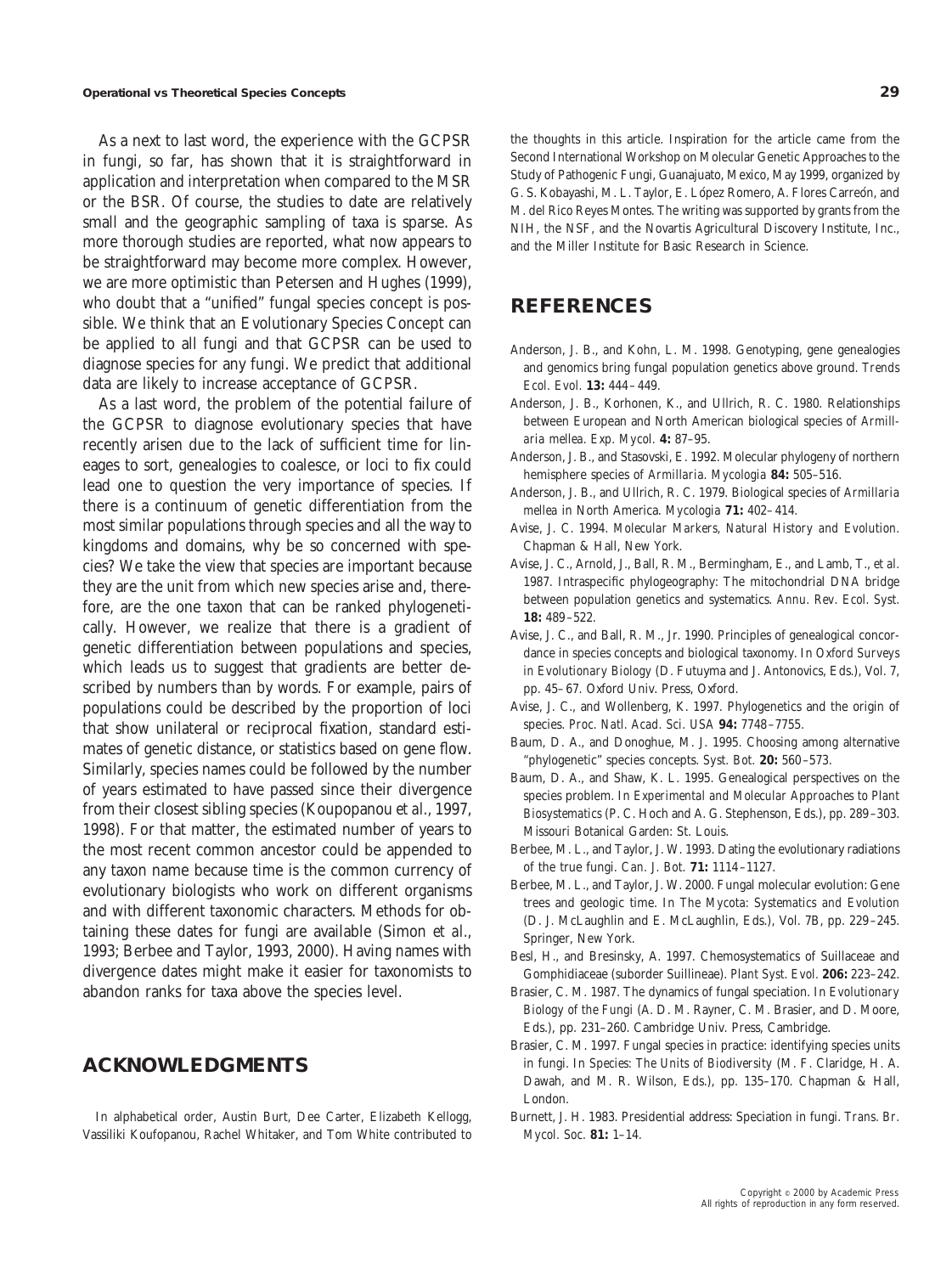- Burt, A., Carter, D. A., Koenig, G. L., White, T. J., and Taylor, J. W. 1996. Molecular markers reveal cryptic sex in the human pathogen *Coccidioides immitis. Proc. Natl. Acad. Sci. USA* **93:** 770–773.
- Burt, A., Dechairo, B. M., Koenig, G. L., Carter, D. A., White, T. J., and Taylor, J. W. 1997. Molecular markers reveal differentiation among isolates of *Coccidioides immitis* from California, Arizona and Texas. *Mol. Ecol.* **6:** 781–786.
- Caccone, A., Moriyama, E. N., Gleason, J. M., Nigro, L., and Powell, J. R. 1996. A molecular phylogeny for the *Drosophila melanogaster* subgroup and the problem of polymorphism data. *Mol. Biol. Evol.* **13:** 1224–1232.
- Carbone, I., Anderson, J. B., and Kohn, L. M. 1999. Patterns of descent in clonal lineages and their multilocus fingerprints are resolved with combined gene genealogies. *Evolution* **53:** 11–21.
- Chase, T. E., and Ullrich, R. C. 1990. Genetic basis of biological species in *Heterobasidion annosum:* Mendelian determinants. *Mycologia* **82:** 67–72.
- Cohan, F. M. 1994. Genetic exchange and evolutionary divergence in prokaryotes. *Trends Ecol. Evol.* **9:** 175–180.
- Cracraft, J. 1983. Species concepts and speciation analysis. In *Current Ornithology,* Vol. 1, pp. 159–187. Plenum Press, New York.
- Doyle, J. J. 1995. The irrelevance of allele tree topologies for species delimitation, and a non-topological alternative. *Syst. Bot.* **20:** 574–588.
- Doyle, J. J. 1997. Trees within trees: Genes and species, molecules and morphology. *Syst. Biol.* **46:** 537–553.
- Doyle, J. J., Doyle, J. L., and Brown, A. H. D. 1999. Incongruence in the diploid B-genome species complex of *Glycine* (Leguminosae) revisited: Histone H3-D alleles versus chloroplast haplotypes. *Mol. Biol. Evol.* **16:** 354–362.
- Dykhuizen, D. E., and Green, L. 1991. Recombination in *Escherichia coli* and the definition of biological species. *J. Bacteriol.* **173:** 7257– 7268.
- Dykhuizen, D. E., Polin, D. S., Dunn, J. J., Wilske, B., Preac-Mursic, V., *et al.* 1993. *Borrelia burgdorferi* is clonal: Implications for taxonomy and vaccine development. *Proc. Natl. Acad. Sci. USA* **90:** 10163– 10167.
- Feil, E., Zhou, J., Smith, J. M., and Spratt, B. G. 1996. A comparison of the nucleotide sequences of the adk and recA genes of pathogenic and commensal *Neisseria* species: Evidence for extensive interspecies recombination within adk. *J. Mol. Evol.* **43:** 631–640.
- Fisher, M. C., Koenig, G. L., White, T. J., and Taylor, J. W. 2000a. Pathogenic clones versus environmentally driven population increase: Analysis of an epidemic of the human fungal pathogen *Coccidioides immitis. J. Clin. Microbiol.* **38:** 807–813.
- Fisher, M. C., Koenig, G. L., White, T. J., and Taylor, J. W. 2000b. A test for concordance between the multilocus genealogies of genes and microsatellites in the pathogenic fungus *Coccidioides immitis. Mol. Biol. Evol.* **17:** 1164–1174.
- Franzot, S. P., Salkin, I. F., and Casadevall, A. 1999. *Cryptococcus neoformans* var. *grubii:* Separate varietal status for *Cryptococcus neoformans* serotype A isolates. *J. Clin. Microbiol.* **37:** 838–840.
- Frisvad, J. C., and Filtenborg, O. 1990. Secondary metabolites as consistant criteria in *Penicillium* taxonomy and a synoptic key to *Penicillium* subgenus *Penicillium.* In *Modern Concepts in Penicillium and Aspergillus Classification* (R. A. Samson and J. I. Pitt, Eds.), pp. 373–384. Plenum Press, New York.
- Fulton, M., and Hodges, S. A. 1999. Floral isolation between *Aquilegia formosa* and *Aquilegia pubescens. Proc. R. Soc. London B* **266:** 2247– 2252.
- Geiser, D. M., Pitt, J. I., and Taylor, J. W. 1998. Cryptic speciation and recombination in the aflatoxin producing fungus *Aspergillus flavus. Proc. Natl. Acad. Sci. USA* **95:** 388–393.
- Geiser, D. M., Dorner, J. W., Horn, B. W., and Taylor, J. W. 2001. The phylogenetics of mycotoxin and sclerotium production in *Aspergillus flavus* and *Aspergillus oryzae. Fungal Genetics and Biology.,* in press.
- Giraud, T., Fortini, D., Levis, C., Leroux, P., and Brygoo, Y. 1997. RFLP markers show genetic recombination in *Botryotinia fuckeliana* (*Botrytis cinerea*) and transposable elements reveal two sympatric species. *Mol. Biol. Evol.* **14:** 1177–1185.
- Hare, M. P., and Avise, J. C. 1998. Population structure in the American oyster as inferred by nuclear gene genealogies. *Mol. Biol. Evol.* **15,** 119–128.
- Harrington, T. C., and Rizzo, D. M. 1999. Defining species in the fungi. In *Structure and Dynamics of Fungal Populations* (J. J. Worrall, Ed.), pp. 43–70. Kluwer Academic, Dordrecht.
- Hawksworth, D., Kirk, P., Sutton, B., and Pegler, D. 1996. *Ainsworth's and Bisby's Dictionary of the Fungi,* 8th ed. CABI, Wallingford, UK.
- Hennig, W. 1966. *Phylogenetic Systematics.* Univ. of Illinois Press, Urbana.
- Hibbett, D. S., and Donoghue, M. J. 1996. Implications of phylogenetic studies for conservation of genetic diversity in shiitake mushrooms. *Conservation Biol.* **10:** 1321–1327.
- Hibbett, D. S., Fukumasa-Nakai, Y., Tsuneda, A., and Donoghue, M. J. 1995. Phylogenetic diversity in shiitake inferred from nuclear ribosomal DNA sequences. *Mycologia* **87:** 618–638.
- Hodges, S. A., and Arnold, M. L. 1994. Floral and ecological isolation between *Aquilegia formosa* and *Aquilegia pubescens. Proc. Natl. Acad. Sci. USA* **91:** 2493–2496.
- Holmes, E. C., Urwin, R., and Maiden, M. C. J. 1999. The influence of recombination on the population structure and evolution of the human pathogen *Neisseria meningitidis. Mol. Biol. Evol.* **16:** 741–749.
- Hsieh, W. H., Smith, S. N., and Snyder, W. C. 1977. Mating groups in *Fusarium monillforme. Phytopathology* **67:** 1041–1043.
- Hudson, R. R. 1990. Gene genealogies and the coalescent process. In *Oxford Surveys in Evolutionary Biology* (D. Futuyma and J. Antonovics, Eds.), Vol. 7, pp. 1–44. Oxford Univ. Press, London.
- Kasuga, T., Taylor, J. W., and White, T. J. 1999. Phylogenetic relationships of varieties and geographical groups of the human pathogenic fungus, *Histoplasma capsulatum* Darling. *J. Clin. Microbiol.* **37:** 653– 663.
- Korhonen, K. 1978. Intersterility and size in the *Armillaria mellea* complex. *Karstenia* **18:** 31–42.
- Koufopanou, V., Burt, A., and Taylor, J. W. 1997. Concordance of gene genealogies reveals reproductive isolation in the pathogenic fungus *Coccidioides immitis. Proc. Natl. Acad. Sci. USA* **94:** 5478–5482.
- Koufopanou, V., Burt, A., and Taylor, J. W. 1998. Correction: Concordance of gene genealogies reveals reproductive isolation in the pathogenic fungus *Coccidioides immitis. Proc. Natl. Acad. Sci. USA* **95:** 8414–8414.
- Kwon-Chung, K. J. 1975. Perfect state (*Emmonsiella capsulata*) of the fungus causing large form African histoplasmosis. *Mycologia* **66:** 980– 990.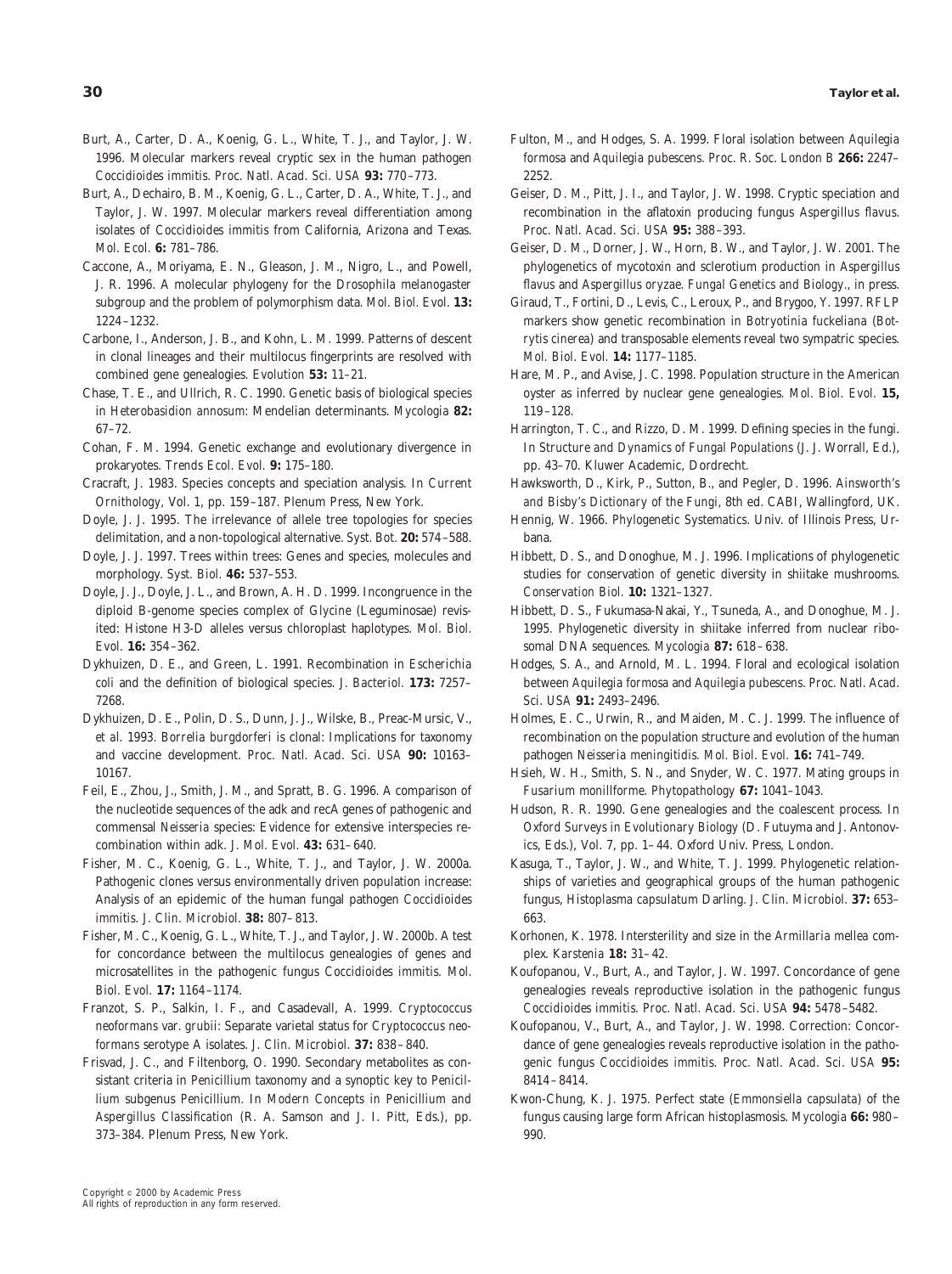- Kwon-Chung, K. J., and Bennett, J. E. 1992. *Medical Mycology.* Lea & Febiger, Philadelphia.
- Kwon-Chung, K. S., Weeks, K. J., and Larsh, H. W. 1974. Studies on *Emmonsiella capsulata* (*Histoplasma capsulatum*). II. Distribution of the two mating types in 13 endemic states of the United States. *Am. J. Epidemiol.* **99:** 44–49.
- Lee, Y. H., Ota, T., and Vacquier, V. D. 1995. Positive selection is a general phenomenon in the evolution of abalone sperm lysin. *Mol. Biol. Evol.* **12:** 231–238.
- Leslie, J. F. 1995. *Gibberella fujikuroi:* Available populations and variable traits. *Can. J. Bot.* **73:** S282–S291.
- LoBuglio, K. F., Pitt, J. I., and Taylor, J. W. 1993. Phylogenetic analysis of two ribosomal DNA regions indicates multiple independent losses of a sexual *Talaromyces* state among asexual *Penicillium* species in sub genus *Biverticulum. Mycologia* **85:** 592–604.
- Mathews, S., and Lavin, M. 1998. A biosystematic study of *Castilleja crista-galli* (Scrophulariaceae): An allopolyploid origin reexamined. *Syst. Bot.* **23:** 213–230.
- May, G., Shaw, F., Badrane, H., and Vekemans, X. 1999. The signature of balancing selection: Fungal mating compatibility gene evolution. *Proc. Natl. Acad. Sci. USA* **96:** 9172–9177.
- Mayden, R. L. 1997. A hierarchy of species concepts: The denouement in the saga of the species problem. In *Species: The Units of Biodiversity* (M. F. Claridge, H. A. Dawah, and M. R. Wilson, Eds.), pp. 381–424. Chapman & Hall, London.
- Mayr, E. 1940. Speciation phenomena in birds. *Am. Naturalist* **74:** 249–278.
- McKitrick, M. C., and Zink, R. M. 1988. Species concepts in ornithology. *Condor* **90:** 1–14.
- Medoff, G., Maresca, B., Lambowitz, A. M., Kobayashi, G., and Painter, A., *et al.* 1986. Correlation between pathogenicity and temperature sensitivity in different strains of *Histoplasma capsulatum. J. Clin. Invest.* **78:** 1638–1647.
- Mishler, B. D., and Donoghue, M. J. 1982. Species concepts: A case for pluralism. *Syst. Zool.* **31:** 491–503.
- Natvig, D. O., and May, G. 1996. Fungal evolution and speciation. *J. Genet.* **75:** 441–452.
- Nei, M., and Zhang, J. 1998. Molecular origin of species. *Science* **282:** 1428–1429.
- Nirenberg, H. I., and O'Donnell, K. 1998. New *Fusarium* species and combinations within the *Gibberella fujikuroi* species complex. *Mycologia* **90:** 434–458.
- Nixon, K. C., and Wheeler, Q. D. 1990. An amplification of the phylogenetic species concept. *Cladistics* **6:** 211–223.
- O'Donnell, K., Cigelnik, E., and Nirenberg, H. I. 1998. Molecular systematics and phylogeography of the *Gibberella fujikuroi* species complex. *Mycologia* **90:** 465–493.
- O'Donnell, K., Kistler, H. C., Tacke, B. K., and Casper, H. H. 2000. Gene genealogies reveal global phylogeographic structure and reproductive isolation among lineages of *Fusarium graminearum,* the fungus causing wheat scab. *Proc. Natl. Acad. Sci. USA,* **97:** 7905–7910.
- Peng, T., Orsborn, K. I., Orbach, M. J., and Galgiani, J. N. 1999. Proline-rich vaccine candidate antigen of *Coccidioides immitis:* Conservation among isolates and differential expression with spherule maturation. *J. Infect. Dis.* **179:** 518–521.
- Perkins, D. D., and Turner, B. C. 1988. *Neurospora* from natural populations: Toward the population biology of a haploid eukaryote. *Exp. Mycol.* **12:** 91–131.
- Perkins, D. D., Turner, B. C., and Barry, E. G. 1976. Strains of *Neurospora* collected from nature. *Evolution* **30:** 281–313.
- Petersen, R. H., and Hughes, K. W. 1999. Species and speciation in mushrooms. *Bioscience* **49:** 440–452.
- Pitt, J. I. 1979. *The Genus Penicillium and Its Teleomorphic States Eupenicillium and Talaromyces.* Academic Press, London.
- Pore, R. S., Tsao, G. C., and Plunkett, O. A. 1965. A new species of *Arthroderma* established according to biological species concepts. *Mycologia* **57:** 969–973.
- Reynolds, D. R. 1993. The fungal holomorph: An overview. In *The Fungal Holomorph: Mitotic, Meiotic and Pleomorphic Speciation in Fungal Systematics* (D. R. Reynolds and J. W. Taylor, Eds.), pp. 15–25. CAB International, Wallingford, UK.
- Rosen, D. E. 1978. Vicariant patterns and historical explanation in biogeography. *Syst. Zool.* **27:** 159–188.
- Rudi, K., Skulberg, O. M., and Jakobsen, K. S. 1998. Evolution of cyanobacteria by exchange of genetic material among phyletically related strains. *J. Bacteriol.* **180:** 3453–3461.
- Shear, C. L., and Dodge, B. O. 1927. Life histories and heterothallism of the red broad-mold fungi of the *Monilia sitophila* group. *J. Agric. Res.* **34:** 1019–1042.
- Simon, L., Bousquet, J., Levesque, R. C., and Lalonde, M. 1993. Origin and diversification of endomycorrhizal fungi and coincidence with vascular land plants. *Nature* **363:** 67–69.
- Simpson, G. G. 1951. The species concept. *Evolution* **5:** 285–298.
- Simpson, G. G. 1961. *Principles of Animal Taxonomy.* Columbia Univ. Press, New York.
- Slatkin, M., and Maddison, W. P. 1990. Detecting isolation by distance using phylogenies of genes. *Genetics* **126:** 249–260.
- Smith, N. H., Holmes, E. C., Donovan, G. M., Carpenter, G. A., and Spratt, B. G. 1999. Networks and groups within the genus *Neisseria:* Analysis of argF, recA, rho, and 16S rRNA sequences from human *Neisseria* species. *Mol. Biol. Evol.* **16:** 773–783.
- Spitzer, E. D., Keath, E. J., Travis, S. J., Painter, A. A., Kobayashi, G. S., and Medoff, G. 1990. Temperature-sensitive variants of *Histoplasma capsulatum* isolated from patients with acquired immunodeficiency syndrome. *J. Infect. Dis.* **162:** 258–261.
- Spitzer, E. D., Lasker, B. A., Travis, S. J., Kobayashi, G., and Medoff, G. 1989. Use of mitochondrial and ribosomal DNA polymorphisms to classify clinical and soil isolates of *Histoplasma capsulatum. J. Infect. Immun.* **57:** 1409–1412.
- Streelman, J. T., Zardoya, R., Meyer, A., and Karl, S. A. 1998. Multilocus phylogeny of cichlid fishes (Pisces: Perciformes): Evolutionary comparison of microsatellite and single-copy nuclear loci. *Mol. Biol. Evol.* **15:** 798–808.
- Sullivan, D. J., Westerneng, T. J., Haynes, K. A., Bennett, D. E., and Coleman, D. C. 1995. *Candida dubliniensis* sp. nov.: Phenotypic and molecular characterization of a novel species associated with oral candidosis in HIV-infected individuals. *Microbiology* **141:** 1507–1521.
- Swanson, W. J., and Vacquier, V. D. 1998. Concerted evolution in an egg receptor for a rapidly evolving abalone sperm protein. *Science* **281:** 710–712.